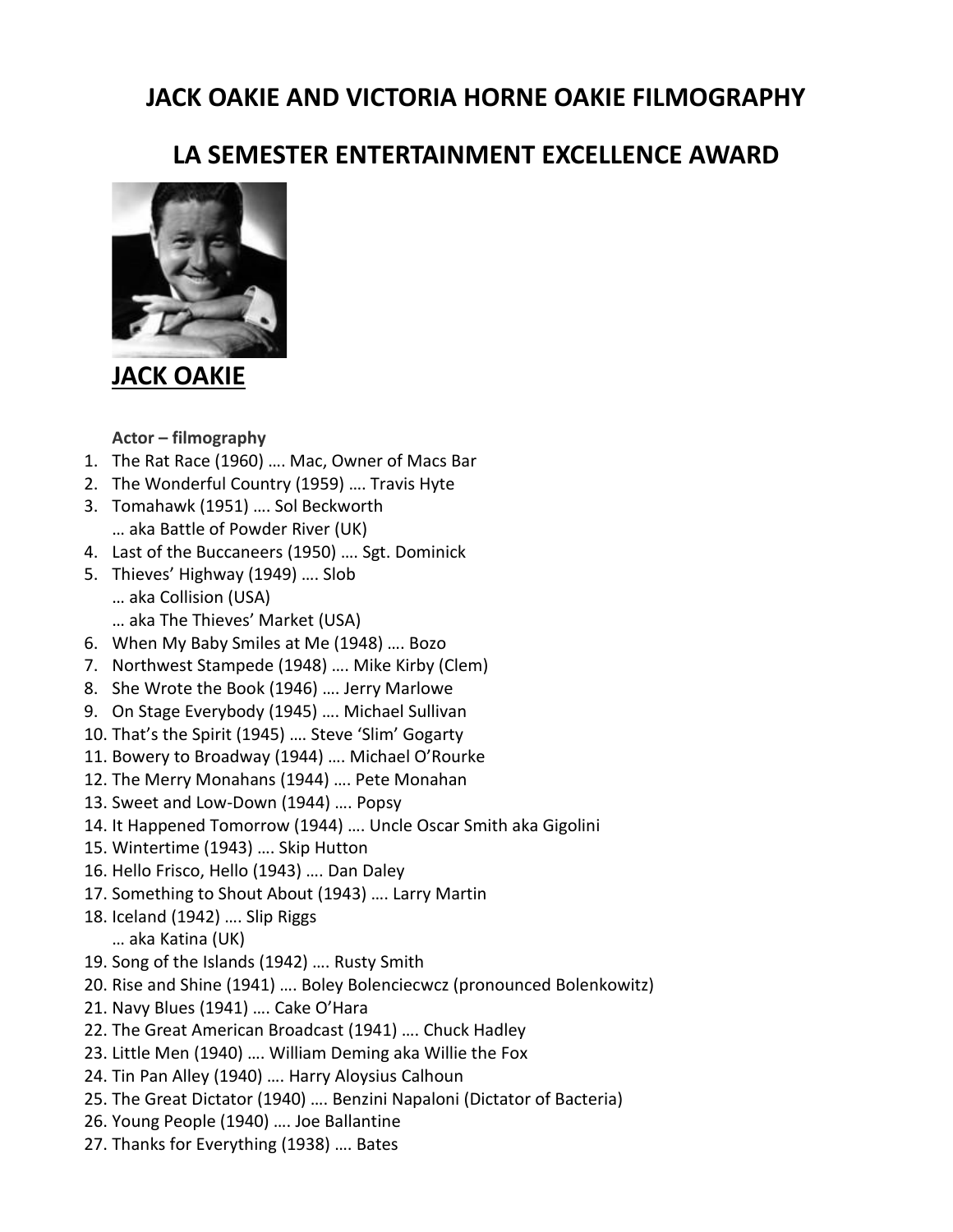- 28. Annabel Takes a Tour (1938) …. Lanny Morgan … aka Annabel Takes a Trip
- 29. The Affairs of Annabel (1938) …. Lanny Morgan
- 30. Radio City Revels (1938) …. Harry Miller
- 31. Hitting a New High (1937) …. Corny Davis
- 32. Fight for Your Lady (1937) …. Honest 'Ham' Hamilton
- 33. The Toast of New York (1937) …. Luke
- 34. Super-Sleuth (1937) …. Willard 'Bill' Martin
- 35. Champagne Waltz (1937) …. Happy Gallagher
- 36. That Girl from Paris (1936) …. Whammo Lonsdale
- 37. The Texas [Rangers](http://mgm.imdb.com/title/tt0028352/) (1936) …. 'Wahoo' Jones
- 38. Florida Special (1936) …. Bangs Carter
- 39. Colleen (1936) …. Joe Cork
- 40. Collegiate (1936) …. Jerry Craig … aka Charm School (UK)
- 41. The Big Broadcast of 1936 (1935) …. Spud Miller
- 42. The Call of the Wild (1935) …. Shorty Hoolihan
- 43. King of Burlesque (1935) …. Spud Miller
- 44. College Rhythm (1934) …. Francis J. Finnegan
- 45. Shoot the Works (1934) …. Nicky Nelson … aka Thank Your Stars (UK)
- 46. Murder at the Vanities (1934) …. Jack Ellery
- 47. Looking for Trouble (1934) …. Casey
- 48. Sitting Pretty (1933) …. Chick Parker
- 49. Too Much Harmony (1933) …. Benny Day
- 50. College Humor (1933) …. Barney Shirrel
- 51. The Eagle and the Hawk (1933) …. Mike Richards
- 52. Sailor Be Good (1933) …. Kelsey Jones
- 53. From Hell to Heaven (1933) …. Charlie Bayne
- 54. If I Had a Million (1932) …. Pvt. Mulligan
- 55. Uptown New York (1932) …. Eddie Doyle
- 56. Madison Square Garden (1932) …. Eddie Burke
- 57. Once in a Lifetime (1932) …. George Lewis
- 58. Million Dollar Legs (1932) …. Migg Tweeny
- 59. Sky Bride (1932) …. Alec Dugan
- 60. Dancers in the Dark (1932) …. Duke Taylor
- 61. Touchdown (1931) …. Babe Barton … aka Playing the Game (UK)
- 62. Dude Ranch (1931) …. Jenifer
- 63. June Moon (1931) …. Frederick Martin Stevens
- 64. The Gang Buster (1931) …. 'Cyclone' Case
- 65. Sea Legs (1930) …. Searchlight Doyle
- 66. Let's Go Native (1930) …. Voltaire McGinnis
- 67. The Sap from Syracuse (1930) …. Littleton Looney … aka The Sap from Abroad
- 68. The Social Lion (1930/I) …. Marco Perkins
- 69. Hit the Deck (1929) …. Bilge
- 70. Sweetie (1929) …. Tap-Tap Thompson
- 71. Fast [Company](http://mgm.imdb.com/title/tt0019871/) (1929) …. Elmer Kane